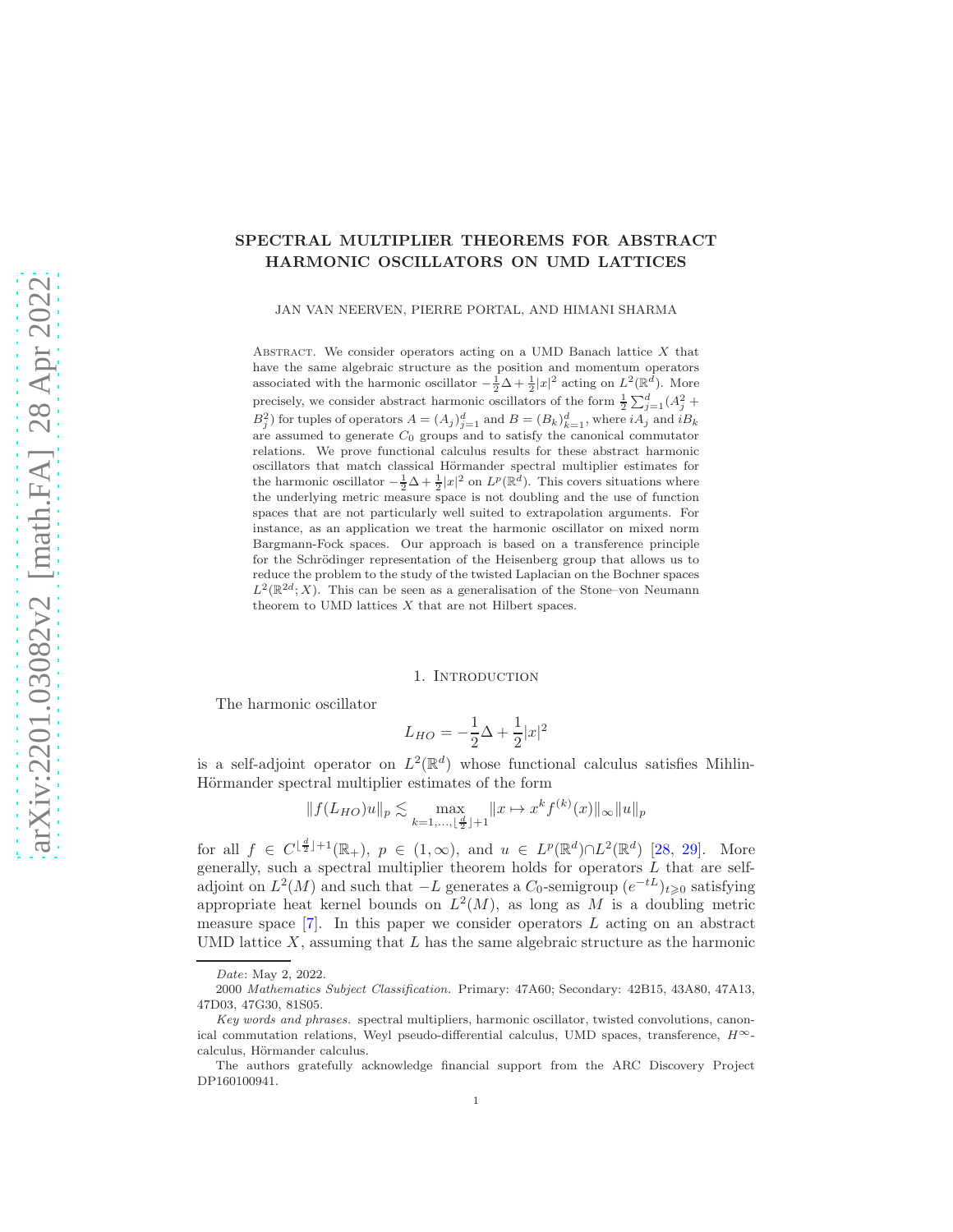oscillator. Examples of UMD lattices include the spaces  $L^p(M)$  with  $1 < p < \infty$  for a general measure spaces M as well as the Bargmann-Fock spaces  $A^{p,q}(\mathbb{C}^d)$  with  $1 < p, q < \infty$ ). Specialising to the case  $X = L^p(M)$  with  $1 < p < \infty$  for the moment, we will assume that  $L$  is of the form

<span id="page-1-0"></span>(1.1) 
$$
L = \frac{1}{2} \sum_{j=1}^{d} (A_j^2 + B_j^2)
$$

for a pair of d-tuples  $A = (A_1, \ldots, A_d)$  and  $B = (B_1, \ldots, B_d)$  of closed and densely defined operators acting on both  $L^2(M)$  and  $L^p(M)$  such that the following assumptions hold (our statements are informal; precise versions of the assumptions will be given below):

- <span id="page-1-1"></span>(1) the operators  $A_j$  and  $B_j$  are self-adjoint on  $L^2(M)$  for all  $j = 1, ..., d$ .
- (2) on both  $L^2(M)$  and  $L^p(M)$ , the operators  $iA_j$  and  $iB_j$  generate uniformly bounded  $C_0$ -groups  $(e^{itA_j})_{t \in \mathbb{R}}$  and  $(e^{itB_j})_{t \in \mathbb{R}}$ , respectively;
- <span id="page-1-2"></span>(3) the Weyl commutation relations hold for all  $s, t \in \mathbb{R}$  and  $1 \leq j, k \leq d$ :

$$
e^{isA_j}e^{itA_k} = e^{itA_k}e^{isA_j}, \quad e^{isB_j}e^{itB_k} = e^{itB_k}e^{isB_j},
$$
  

$$
e^{isA_j}e^{itB_k} = e^{-ist\delta_{jk}}e^{itB_k}e^{isA_j}.
$$

Here,  $\delta_{ik}$  is the usual Kronecker symbol.

By the Stone–von Neumann uniqueness theorem (see, for example, Chapter 14 of  $[14]$ , on  $L^2(M)$ , the study of such an operator L can be reduced to the study of the harmonic oscillator  $L_{HO}$  on  $L^2(\mathbb{R}^d)$  (see, e.g., the proof of Lemma [2.1](#page-4-0) below). This by itself, however, does not imply spectral multiplier results in  $L^p(\mathbb{R}^d)$  for exponents  $q \neq 2$ . A striking example is given by the shifted Ornstein-Uhlenbeck operator

$$
L_{OU, \frac{d}{2}} = -\Delta + x\nabla + \frac{1}{2}d
$$

on  $L^2(\mathbb{R}^d, \gamma)$  where  $\gamma$  denotes the standard Gaussian measure on  $\mathbb{R}^d$ . By [\[23,](#page-12-4) Theorem 3.1 and [\[24,](#page-12-5) Theorem 5.2], this operator is of the form [\(1.1\)](#page-1-0). For  $p \neq 2$ ,  $f(L_{OU, \frac{d}{2}})$  can only be bounded in  $L^p(\mathbb{R}^d, \gamma)$  for functions f that have an holomor-phic extension to a (shifted) sector of the complex plane; see [\[11\]](#page-12-6). This example is extreme, however, in that the corresponding momentum operators  $B_i$  do not even generate  $C_0$ -groups on  $L^p(\mathbb{R}^d, \gamma)$ . Less extreme examples are given in [\[24,](#page-12-5) Section 3], along with a conditional spectral multiplier theorem [\[24,](#page-12-5) Theorem 8.5], that is, a result under an a priori boundedness assumption on the joint (Weyl) functional calculus of  $(A, B)$ .

The main contribution of this paper is that we are able to completely remove this a priori assumption. To do so, we use the non-commutative Weyl functional calculus of  $(A, B)$  as a source of inspiration rather than a technical tool, as is the case in recent work regarding the Ornstein-Uhlenbeck operator; see [\[15,](#page-12-7) [23\]](#page-12-4). Our proof starts with an application of the transference principle [\[24,](#page-12-5) Proposition 6.3, Lemma 6.4]

$$
(1.2) \t\t\t ||f(L)||_{\mathscr{L}(L^p(M))} \lesssim_{p,q} ||f(\tilde{L} \otimes I_X)||_{\mathscr{L}(L^2(\mathbb{R}^{2d};L^p(M)))},
$$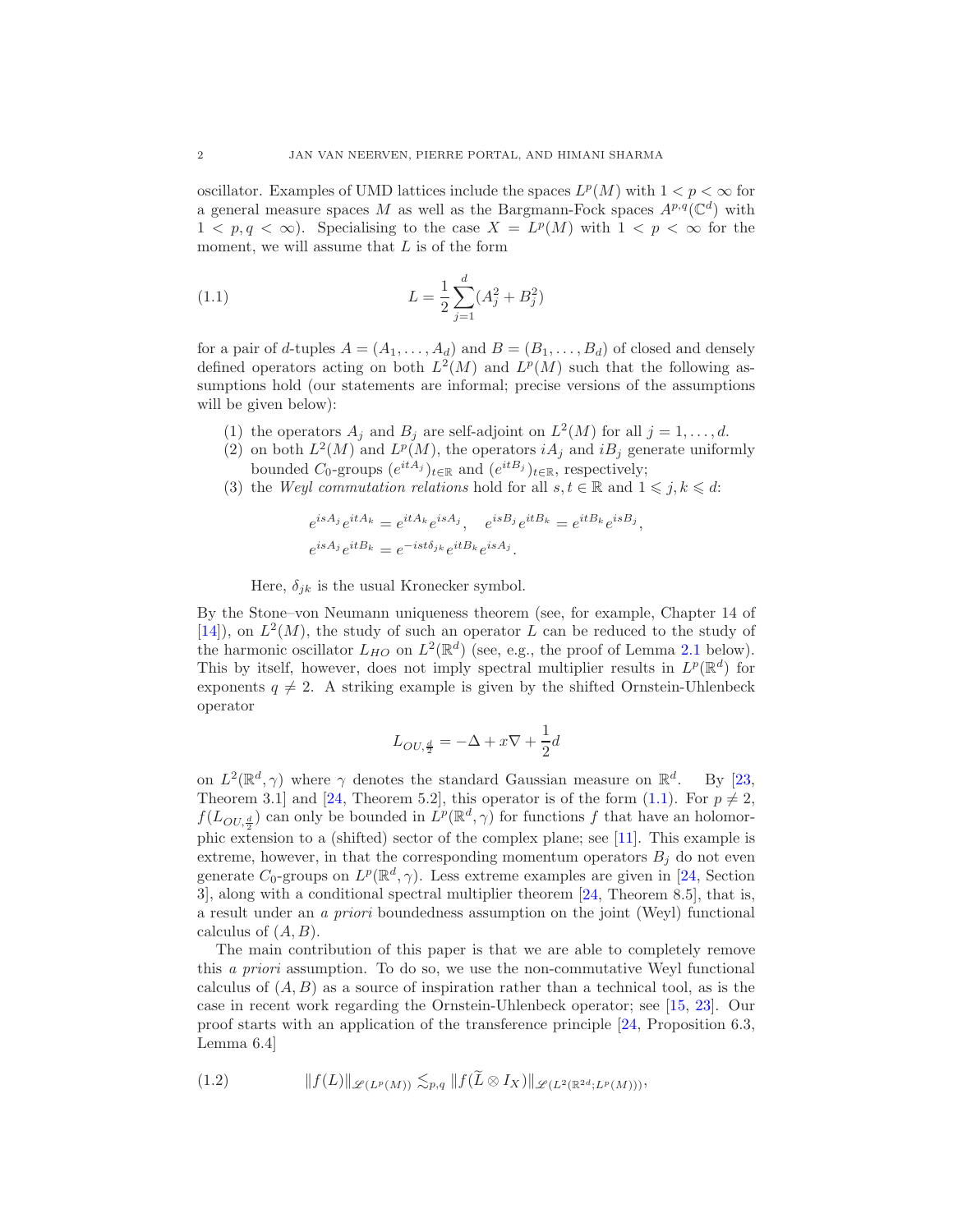where  $p \in [1, \infty)$  and  $\widetilde{L}$  is the *twisted Laplacian* on  $L^p(\mathbb{R}^{2d})$  defined by

<span id="page-2-0"></span>(1.3) 
$$
\widetilde{L} := \frac{1}{2} \sum_{j=1}^{d} (\widetilde{Q}_{j}^{2} + \widetilde{P}_{j}^{2});
$$

here  $\tilde{Q}_j = -\frac{1}{2}Q_{2,j} - P_{1,j}$  and  $\tilde{P}_j = \frac{1}{2}Q_{1,j} - P_{2,j}$ , where the self-adjoint operators  $Q_{1,j}, Q_{2,j}$  and  $P_{1,j}, P_{2,j}$  on  $L^2(\mathbb{R}^{2d})$  are given by

<span id="page-2-1"></span>(1.4) 
$$
Q_{1,j}f(x,y) := x_j f(x,y), \qquad Q_{2,j}f(x,y) := y_j f(x,y),
$$

$$
P_{1,j}f(x,y) := \frac{1}{i} \frac{\partial f}{\partial x_j}(x,y), \qquad P_{2,j}f(x,y) := \frac{1}{i} \frac{\partial f}{\partial y_j}(x,y),
$$

for  $j = 1, ..., d$ . The rigorous definition of the operators  $-\frac{1}{2}Q_{2,j} - P_{1,j}$  and  $\frac{1}{2}Q_{1,j} P_{2,j}$  as densely defined closed operators on  $L^p(M)$  is provided by  $(2.1)$  below.

This result allows us to transfer the problem from L acting on  $L^p(M)$  to  $\tilde{L} \otimes$  $I_{L^p(M)}$  acting on  $L^2(\mathbb{R}^{2d}; L^p(M))$ . The transference principle we use is different from many transference results available in the literature (such as the fundamental result of Coifman-Weiss [\[4\]](#page-11-0)), in that it is based on a non-abelian group (the Heisenberg group). Nevertheless, its proof is similar to abelian analogues and follows the general approach presented in [\[13\]](#page-12-8), with twisted convolutions replacing convolutions to account for the non-abelian structure. Reducing the study of L to the study of  $\widetilde{L} \otimes I_{L^p(M)}$  can be seen as an  $L^p$  analogue of the Stone–von Neumann theorem, but one should note that it involves the twisted Laplacian  $L$  rather than the standard harmonic oscillator. The transference only shows that results about the functional calculus of  $\widetilde{L} \otimes I_{L^p(M)}$  acting on  $L^2(\mathbb{R}^{2d}; L^p(M))$  can be transferred to arbitrary abstract harmonic oscillators acting on  $L^p(M)$ . The operator  $f(L)$  is not a standard Calderón-Zygmund operator on  $L^2(\mathbb{R}^{2d})$ ; rather, it is a special kind of oscillatory singular integral operator.

To estimate the norm  $|| f(L) ||_{L^p(\mathbb{R}^{2d})}$ , we thus use the general spectral multiplier theorem [\[7,](#page-12-2) Theorem 3.2] valid for operators L' that are self-adjoint on  $L^2(\mathbb{R}^{2d})$  and such that the semigroup  $(\exp(-tL))_{t\geq 0}$  satisfies Gaussian heat kernel bounds (the latter assumption being proven using an explicit computation of the heat kernel from [\[24\]](#page-12-5)). Since this scalar-valued estimate also holds with Muckenhoupt weights, Rubio de Francia's extrapolation principle from [\[27\]](#page-12-9) then allows us to prove the required estimate on the norm  $|| f(\tilde{L} \otimes I_{L^p(M)})||_{\mathscr{L}(L^2(\mathbb{R}^2;L^p(M)))}$ .

Our approach works, more generally, with  $L^p(M)$  replaced by a UMD Banach lattice X. The theory of UMD spaces and Banach lattices is presented in  $[17]$ and [\[22\]](#page-12-11), respectively. By a celebrated theorem of Rubio de Francia [\[27\]](#page-12-9), every UMD lattice X is a complex interpolation space between a Hilbert space  $H$  and a UMD space Y. In the example  $X = L^p(M)$  discussed above one could take  $H = L<sup>2</sup>(M)$  and  $Y = L<sup>q</sup>(M)$ . Given a self-adjoint operator L on the Hilbert space H satisfying analogues of the above conditions  $(1)$ – $(3)$  we prove spectral multiplier results, that is, we prove estimates of the form  $||f(L)u||_X \lesssim ||u||_X$  for  $u \in H \cap Y$ , where  $f : [0, \infty) \to \mathbb{C}$  is a bounded measurable function, and  $f(L)$  is defined through the spectral theorem as a bounded linear operator on H. Since  $H \cap Y$ is dense in X, this gives estimates for the operator norms  $||f(L)||_{\mathscr{L}(X)}$ . For the special case when  $X = L^p(M, w)$ , with M a doubling metric measure space and  $w \in A^p$  a Muckenhoupt weight, powerful results of this type, generalising a myriad of special cases, have been obtained in [\[7\]](#page-12-2). In the present paper we do not need to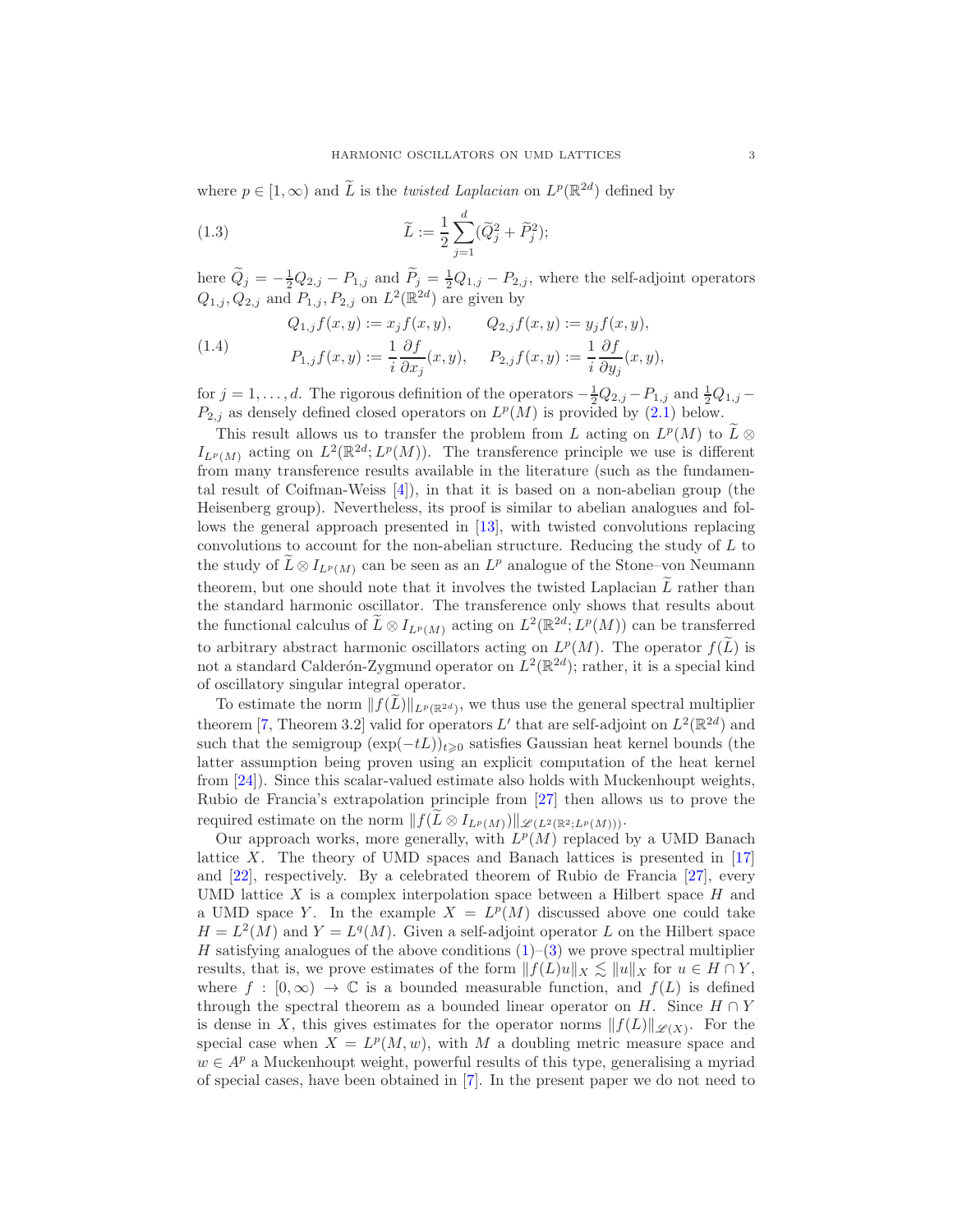rely on a doubling measure assumption; instead, we consider operators that have a specific algebraic structure coming from the Heisenberg group.

To start with, we consider the  $H^{\infty}$  class of functions  $f:(0,\infty) \to \mathbb{C}$  that have a bounded holomorphic extension to a sector of the complex plane. The theory of the functional calculus associated with such functions is presented in [\[18,](#page-12-12) [21\]](#page-12-13). In applications, it is often important to have a functional calculus for a wider class of functions which includes compactly supported functions and provides estimates similar to those given by classical spectral multiplier theorems. A Hörmander calculus enjoying these properties can be obtained by abstract operator theoretic method from the  $H^{\infty}$  calculus, provided some refined estimates can be proven for the semigroup generated by  $-L$  [\[20\]](#page-12-14).

A subtle point in spectral multiplier theory is that results depend on the specific seminorms of f used to estimate  $||f(L)||_{\mathscr{L}(X)}$ . This dependency involves a relationship between integrability and smoothness parameters. See, for example, [\[20,](#page-12-14) Lemma 3.2], the difference between [\[7,](#page-12-2) Theorem 3.1] and [\[7,](#page-12-2) Theorem 3.2], and the differences between Theorem [2.3,](#page-6-0) Corollary [2.7,](#page-8-0) and Theorem [2.8](#page-9-0) in the present paper. The amount of smoothness required in our results is discussed at the end of Remark [3.3.](#page-10-0)

In section [3,](#page-9-1) we give a quintessential example of an operator  $L$  to which our results apply: the harmonic oscillator on Bargmann-Fock spaces  $A^{p,q}(\mathbb{C}^d)$  (that is, the harmonic oscillator arising from one of the most natural representations of the Heisenberg group). Although not all results obtained in this setting are new (as explained in Remark [3.3,](#page-10-0) they can be obtained by combining [\[2\]](#page-11-1) and [\[10\]](#page-12-15)), they are a good showcase for the method: Bargmann-Fock spaces are mixed norm  $L^p(L^q)$ spaces with respect to a non-doubling measure and hence not treatable by general harmonic analytic results such as [\[7\]](#page-12-2).

# 2. Main results

<span id="page-3-1"></span>We consider the following setting. Let  $X$  be a UMD lattice. By [\[27,](#page-12-9) Corollary, page 216, there exists an interpolation pair  $(H, Y)$ , with H a Hilbert space, Y a UMD space, and a parameter  $\theta \in (0,1)$ , such that  $X = [Y, H]_{\theta}$ , the complex interpolation space of order  $\theta$  between Y and H. For later use we recall that  $H \cap Y$ is dense in  $X$ ; see, for example, [\[17,](#page-12-10) Corollary C.2.8].

Let  $A^H = (A_1^H, \ldots, A_d^H)$  and  $B^H = (B_1^H, \ldots, B_d^H)$  be two d-tuples of closed and densely defined operators acting on H, and let  $A^Y = (A_1^Y, \ldots, A_d^Y)$  and  $B^Y =$  $(B_1^Y, \ldots, B_d^Y)$  be two *d*-tuples of closed and densely defined operators acting on Y, such that the following hold.

- (1) For all  $j = 1, ..., d$  the operators  $A_j^H$  and  $B_j^H$  are self-adjoint on H.
- (2) For all  $j = 1, ..., d$  the operators  $i A_j^H$  and  $i B_j^H$  generate uniformly bounded  $C_0$ -groups  $(e^{itA_j^H})_{t\in\mathbb{R}}$  and  $(e^{itB_j^H})_{t\in\mathbb{R}}$ , respectively, on H. Likewise, for all  $j = 1, \ldots, d$  the operators  $i A_j^Y$  and  $i B_j^Y$  generate uniformly bounded  $C_0$ groups  $(e^{itA_j^Y})_{t\in\mathbb{R}}$  and  $(e^{itB_j^Y})_{t\in\mathbb{R}}$ , respectively, on Y.
- <span id="page-3-0"></span>(3) For all  $j = 1, ..., d, t \in \mathbb{R}$ , and  $x \in H \cap Y$  one has  $e^{itA_j^H}x = e^{itA_j^Y}x$  and  $e^{itB_j^H}x = e^{itB_j^Y}x.$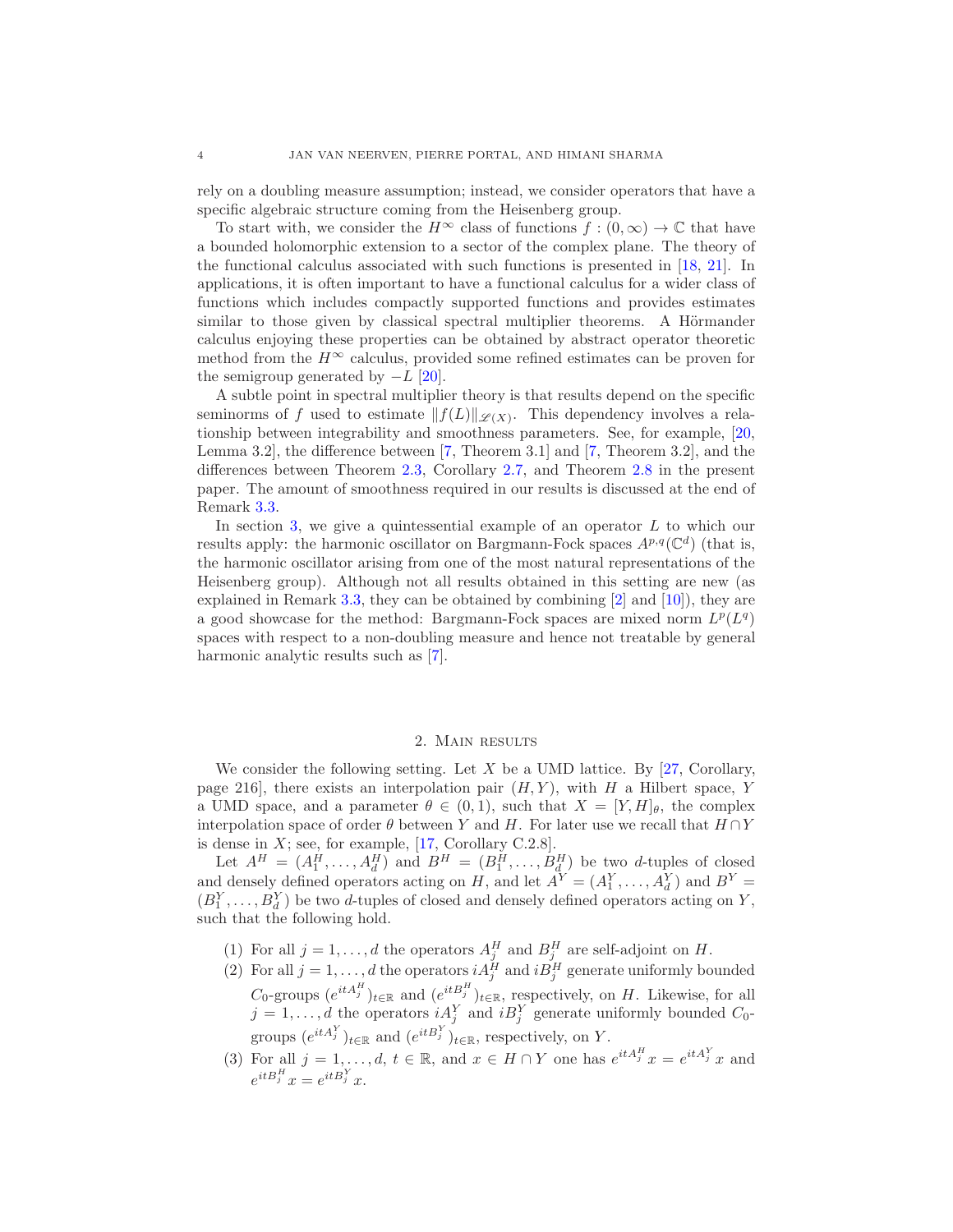<span id="page-4-2"></span>(4) The Weyl commutation relations hold both in H and Y: for all  $j, k =$  $1, \ldots, d$  and  $s, t \in \mathbb{R}$ , for  $Z \in \{H, Y\}$  we have

$$
\begin{split} e^{isA_j^Z}e^{itA_k^Z} &= e^{itA_k^Z}e^{isA_j^Z},\quad e^{isB_j^Z}e^{itB_k^Z} &= e^{itB_k^Z}e^{isB_j^Z},\\ e^{isA_j^Z}e^{itB_k^Z} &= e^{-ist\delta_{jk}}e^{itB_k^Z}e^{isA_j^Z}, \end{split}
$$

where  $\delta_{jk}$  is the usual Kronecker symbol.

Condition [\(3\)](#page-3-0) states that both the groups  $(e^{itA_j^H})_{t\in\mathbb{R}}$  and  $(e^{itA_j^V})_{t\in\mathbb{R}}$ , and the groups  $(e^{itB_j^H})_{t\in\mathbb{R}}$  and  $(e^{itB_j^Y})_{t\in\mathbb{R}}$ , are consistent on H and Y in the sense of [\[8\]](#page-12-16). By complex interpolation we obtain bounded  $C_0$ -groups  $(e^{itA_j})_{t\in\mathbb{R}}$  and  $(e^{itB_j})_{t\in\mathbb{R}}$  on X. On the dense subspace  $H \cap Y$  of X these groups agree with the ones on H and Y, and hence they satisfy the same Weyl commutation relations as in condition  $(4)$ .

In what follows we will omit the superscripts  $H$  and  $Y$ ; it will be clear from the context in which spaces the various groups are considered.

Motivated by the Baker–Campbell-Hausdorff formula, in  $H$ ,  $Y$  and  $X$  we define, for  $x, \xi \in \mathbb{R}^d$ ,

$$
\exp(i(xA + \xi B)) := \exp\left(\frac{1}{2}ix_j\xi_k\delta_{jk}\right) \exp\left(i\sum_{j=1}^d x_jA_j\right) \exp\left(i\sum_{j=1}^d \xi_jB_j\right)
$$

$$
= \exp\left(-\frac{1}{2}ix_j\xi_k\delta_{jk}\right) \exp\left(i\sum_{j=1}^d \xi_jB_j\right) \exp\left(i\sum_{j=1}^d x_jA_j\right).
$$

Here we write  $xA = \sum_{j=1}^d x_j A_j$  and  $\xi B = \sum_{j=1}^d \xi_j B_j$ ; likewise we will write  $x\xi = \sum_{j=1}^{d} x_j \xi_j$  and  $A^2 = \sum_{j=1}^{d} A_j^2$  and  $B^2 = \sum_{j=1}^{d} B_j^2$ .

As is shown in [\[24,](#page-12-5) Proposition 3.13], the operators

$$
T_{x,\xi}(t) := \exp(it(xA + \xi B)), \quad t \in \mathbb{R},
$$

define uniformly bounded  $C_0$ -groups on  $H, Y$ , and  $X$ , and on each of these spaces the intersected domains  $D(A) \cap D(B)$  form a core for its generator  $G_{x,\xi}$ . Moreover, on this core, the generator is given by

<span id="page-4-1"></span>(2.1) 
$$
G_{x,\xi}f = ixAf + i\xi Bf, \quad f \in \mathsf{D}(A) \cap \mathsf{D}(B).
$$

This provides a rigorous interpretation of the operator  $uA + vB$  as a closed and densely defined operator.

As proven in [\[24,](#page-12-5) Theorem 5.2], the operator

$$
-L := -\frac{1}{2}(A^2 + B^2)
$$

with domain  $D(L) = \bigcap_{j=1}^{d} D(A_j^2) \cap D(B_j^2)$  generates a uniformly bounded  $C_0$ semigroup  $(e^{-tL})_{t\geqslant 0}$  on each of the spaces  $H, Y$ , and X.

We will use the notation introduced in  $(1.3)$  and  $(1.4)$ .

<span id="page-4-0"></span>**Lemma 2.1.** For every bounded, measurable, compactly supported function  $f$ :  $[0, \infty) \to \mathbb{C}$  there exists a Schwartz function  $g \in \mathscr{S}(\mathbb{R}^{2d})$  such that for the operators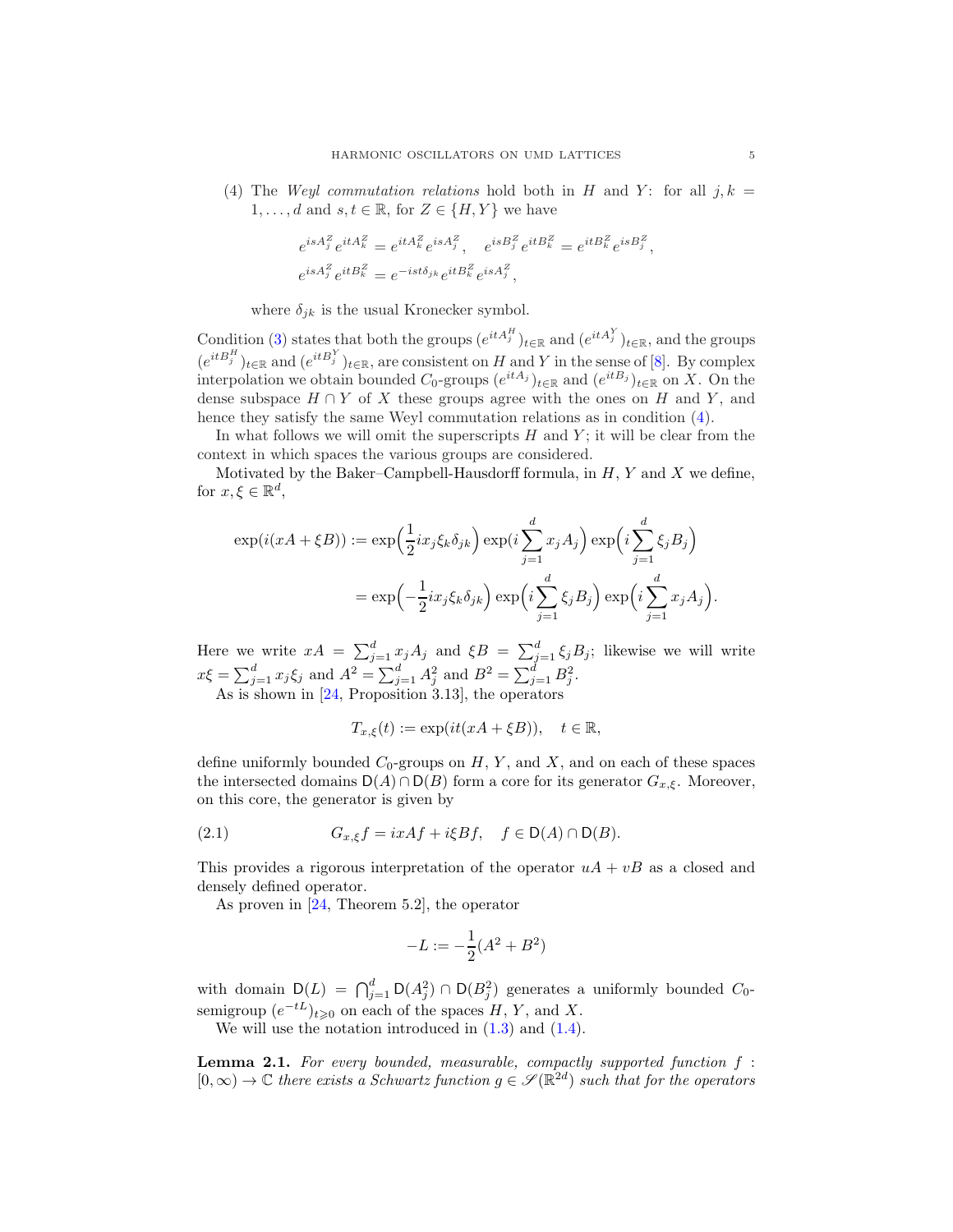$f(L)$  and  $f(\tilde{L})$ , considered as operators on H and  $L^2(\mathbb{R}^{2d})$ , respectively, we have

(2.2) 
$$
f(L) = \frac{1}{(2\pi)^d} \int_{\mathbb{R}^{2d}} \widehat{g}(x,\xi) \exp(i(xA + \xi B)) dx d\xi,
$$

$$
f(\widetilde{L}) = \frac{1}{(2\pi)^d} \int_{\mathbb{R}^{2d}} \widehat{g}(x,\xi) \exp(i(x\widetilde{Q} + \xi \widetilde{P})) dx d\xi,
$$

where

<span id="page-5-0"></span>
$$
\widehat{g}(x,\xi) := \frac{1}{(2\pi)^d} \int_{\mathbb{R}^{2d}} g(u,v) \exp(-i(ux+v\xi)) \, du \, dv
$$

is the Fourier transform of g. The first identity of [\(2.2\)](#page-5-0) also holds when A, B, and L are considered as (tuples of) operators acting in X.

*Proof.* We consider  $f(L)$  as acting on H and  $f(L_{HO})$  as acting on  $L^2(\mathbb{R}^d)$ , where  $L_{HO} = -\frac{1}{2}\Delta + \frac{1}{2}|x|^2$ . By a result of Peetre [\[25\]](#page-12-17) (see also Thangavelu's book [\[29,](#page-12-1) Theorem 1.36]) we have

$$
f(L_{HO}) = \frac{1}{(2\pi)^{d}} \int_{\mathbb{R}^{2d}} \hat{g}(x,\xi) \exp(i(xQ + \xi P)) dx d\xi,
$$

where  $Q = (Q_1, \ldots, Q_d)$  and  $P = (P_1, \ldots, P_d)$  are the d-tuples of standard position and momentum operators on  $L^2(\mathbb{R}^d)$  given by

$$
Q_j f(x) := x_j f(x),
$$
  $P_j f(x) := \frac{1}{i} \frac{\partial f}{\partial x_j}(x);$   $x \in \mathbb{R}^d$ ,

and the Schwartz function  $g \in \mathscr{S}(\mathbb{R}^{2d})$  is given by  $\widehat{g} = \sum_{n \in \mathbb{N}} f(n) L_n$ , where

$$
L_n(x,\xi) = L_n^{(d-1)}(|(x,\xi)|^2/2) \exp(-|(x,\xi)|^2/4)
$$

with  $L_n^{(d-1)}$  the n-th Laguerre polynomial of type  $d-1$  (see [\[29,](#page-12-1) pages 7 and 19-22]). The result now follows from the Stone–von Neumann uniqueness theorem (see  $[14,$  Theorem 14.8]). Indeed, the Hilbert space H can be written as a countable orthogonal direct sum of Hilbert spaces  $(H_k)_{k\in K}$ , and there are unitary operators  $U_k: H_k \to L^2(\mathbb{R}^d)$  that establish a unitary equivalence between  $\exp(i(xA+\xi B))_{|H_k}$ and  $\exp(i(xQ + \xi P))$ , as well as  $f(L)_{|H_k}$  and  $f(L)$ . We thus have, for all  $k \in K$ ,

$$
f(L)_{|H_k} = U_k^{-1} f(\tilde{L}) U_k = \frac{1}{(2\pi)^d} \int_{\mathbb{R}^{2d}} \hat{g}(x,\xi) U_k^{-1} \exp(i(xQ + \xi P)) U_k \, dx \, d\xi
$$
  
= 
$$
\frac{1}{(2\pi)^d} \int_{\mathbb{R}^{2d}} \hat{g}(x,\xi) \exp(i(xA + \xi B))_{|H_k} \, dx \, d\xi.
$$

This gives the first identity in [\(2.2\)](#page-5-0). The second identity is proven in the same way. The final assertion follows from the fact that  $H \cap X$  is dense in X; this is a trivial consequence of the fact that  $H \cap Y$  is contained in X and is dense in this space.  $\Box$ 

<span id="page-5-1"></span>Remark 2.2. Lemma [2.1](#page-4-0) is also valid for certain functions that are not compactly supported. For instance, [\[24,](#page-12-5) Theorem 5.2] gives that

$$
\exp\left(-t(L-\frac{d}{2})\right) = \frac{1}{(2\pi)^d} \int_{\mathbb{R}^{2d}} \hat{a}_t(x,\xi) \exp(i(xA+\xi B)) \,dx \,d\xi,
$$

for  $a_t(x,\xi) := (1 + \lambda_t)^d \exp(-\lambda_t(|x|^2 + |\xi|^2))$  with  $\lambda_t = \frac{1 - e^{-t}}{1 + e^{-t}}$  $\frac{1-e^{-t}}{1+e^{-t}}$ . In particular, for the harmonic oscillator  $L_{HO} = -\frac{1}{2}\Delta + \frac{1}{2}|x|^2$  this gives

$$
\exp\left(-t(L_{HO}-\frac{d}{2})\right)=\frac{1}{(2\pi)^d}\int_{\mathbb{R}^{2d}}\widehat{a}_t(x,\xi)\exp(i(xQ+\xi P))\,\mathrm{d}x\,\mathrm{d}\xi.
$$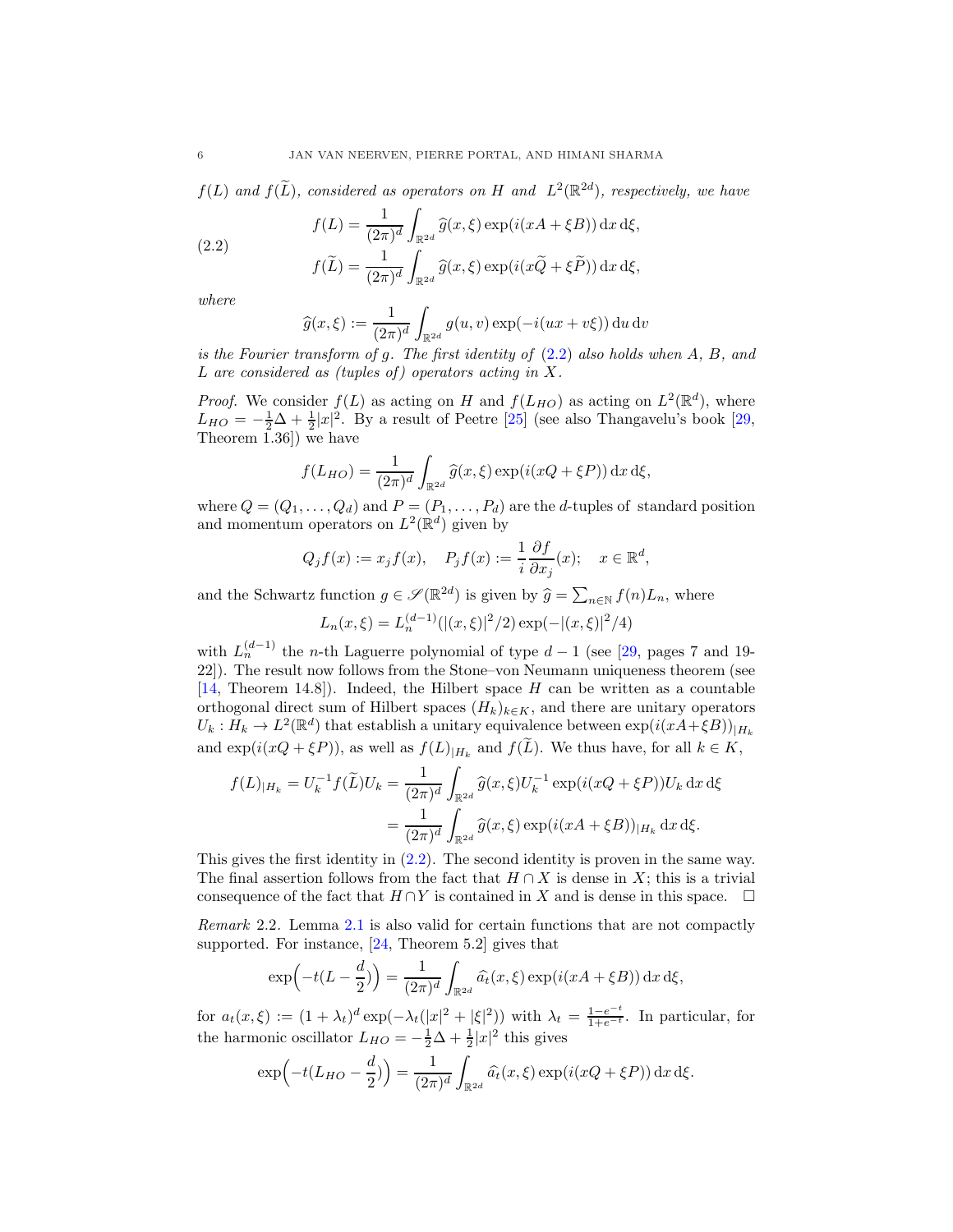The Laguerre transform formula of Peetre used in the proof of Lemma [2.1](#page-4-0) sheds some light on this formula. Indeed, assuming  $d = 1$  for simplicity, one has

$$
\exp\left(-t\left(L_{HO}-\frac{1}{2}\right)\right)u = \sum_{n\in\mathbb{N}} \exp(-nt)P_n u, \quad u \in L^2(\mathbb{R}),
$$

where  $P_nu = \langle u, H_n \rangle H_n$  and  $H_n$  is the n-th normalised Hermite function (see [\[29,](#page-12-1) Pages 1-6]). By  $[29,$  Theorem 1.3.6], we have

$$
P_n = \frac{1}{2\pi} \int_{\mathbb{R}^2} L_n(\frac{1}{2}(|x|^2 + |\xi|^2)) \exp(-\frac{1}{4}(|x|^2 + |\xi|^2)) \exp(i(xQ + \xi P)) dx d\xi.
$$

This leads to the identity

$$
\int_{\mathbb{R}^{2d}} \hat{a}_t(x,\xi) \exp(i(xQ + \xi P)) dx d\xi
$$
\n
$$
= \sum_{n \in \mathbb{N}} \exp(-nt) \int_{\mathbb{R}^2} L_n(\frac{1}{2}(|x|^2 + |\xi|^2)) \exp(-\frac{1}{4}(|x|^2 + |\xi|^2)) \exp(i(xQ + \xi P)) dx d\xi.
$$

Hence, by the inversion formula for the Weyl transform [\[29,](#page-12-1) Theorem 1.2.1],

<span id="page-6-1"></span>(2.3) 
$$
\widehat{a}_t(x,\xi) = \sum_{n \in \mathbb{N}} \exp(-nt) L_n(\frac{1}{2}(|x|^2 + |\xi|^2)) \exp(-\frac{1}{4}(|x|^2 + |\xi|^2)).
$$

On the other hand, for all  $a > -1$  and  $r \ge 0$  one has

$$
\exp(-ar) = \sum_{n \in \mathbb{N}} \frac{a^n}{(a+1)^{n+1}} L_n(r) = \frac{1}{a+1} \sum_{n \in \mathbb{N}} \frac{1}{(1+a^{-1})^n} L_n(r)
$$

(see, e.g., [\[9\]](#page-12-18)). For  $a^{-1} = e^t - 1$  this gives

$$
\exp(- (e^t - 1)^{-1}r) = (1 - e^{-t}) \sum_{n \in \mathbb{N}} \exp(-nt) L_n(r).
$$

Taking  $r = \frac{1}{2}(|x|^2 + |\xi|^2)$  and substituting the resulting identity into [\(2.3\)](#page-6-1), after some computations we obtain

$$
\widehat{a}_t(x,\xi) = \frac{1}{1 - e^{-t}} \exp\left(-\frac{1}{4} \frac{1 + e^{-t}}{1 - e^{-t}} (|x|^2 + |\xi|^2)\right)
$$

and hence, inverting the Fourier transform, for  $d = 1$  we arrive at

$$
a_t(x,\xi) = \left(1 + \frac{1 - e^{-t}}{1 + e^{-t}}\right) \exp\left(-\frac{1 - e^{-t}}{1 + e^{-t}}(|x|^2 + |\xi|^2)\right)
$$

as desired.

<span id="page-6-0"></span>**Theorem 2.3.** Let  $s > d$  and  $f : [0, \infty) \to \mathbb{C}$  be a bounded, measurable, compactly supported function such that

$$
\sup_{t>0} \|\eta \cdot \delta_t(f)\|_{W_s^{\infty}(0,\infty)} < \infty,
$$

where  $(\delta_t(f))(x) = f(tx)$  and  $\eta \in C_c^{\infty}(0, \infty)$  is a fixed non-zero cut-off function. Then  $f(L)$  is bounded on X and we have the estimate

$$
\|f(L)\|_{\mathscr{L}(X)}\leqslant C\Bigl(\sup_{t>0}\lVert \eta\cdot\delta_t(f)\rVert_{W^{\infty}_s(0,\infty)}+\lvert f(0)\rvert\Bigr),
$$

for a constant C independent of  $\eta$  and  $f$ .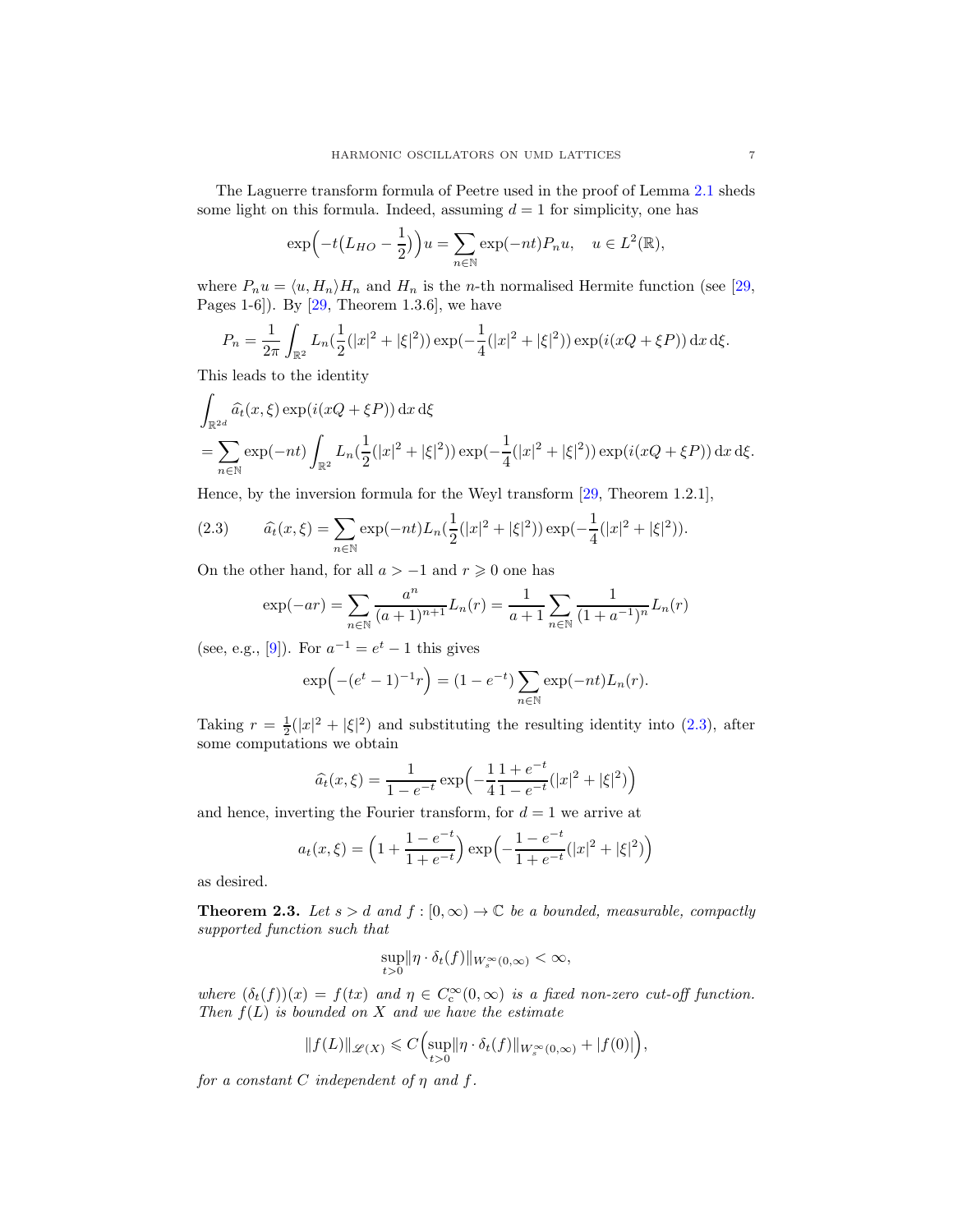Proof. By Lemma [2.1,](#page-4-0) we can apply the transference principle [\[24,](#page-12-5) Proposition 6.3] to obtain that  $f(L)$  is bounded on X and

<span id="page-7-0"></span>(2.4) 
$$
\|f(L)\|_{\mathscr{L}(X)} \lesssim \|f(L)\otimes I_X\|_{\mathscr{L}(L^2(\mathbb{R}^{2d};X))}.
$$

By Rubio de Francia's extrapolation theorem from [\[27,](#page-12-9) Theorem 5] (see also [\[1,](#page-11-2) Theorem 1.1]), we have

$$
\|f(\widetilde{L}) \otimes I_X\|_{\mathscr{L}(L^2(\mathbb{R}^{2d};X))} \lesssim \left(\sup_{t>0} \|\eta \cdot \delta_t(f)\|_{W^{\infty}_s(0,\infty)} + |f(0)|\right)
$$

as long as

$$
\|f(\widetilde{L})\|_{\mathscr L(L^2(\mathbb R^{2d},w))}\lesssim \Bigl(\sup_{t>0}\lVert \eta\cdot\delta_t(f)\rVert_{W^\infty_s(0,\infty)}+|f(0)|\Bigr),
$$

for all Muckenhoupt weights  $w \in A_2$ . Such weighted bounds hold for spectral multipliers  $f(A)$  as long as A generates a semigroup with pointwise Gaussian heat kernel bounds, thanks to [\[7,](#page-12-2) Theorem 3.2] (where  $D = 0$  as we work on  $\mathbb{R}^{2d}$ ). We thus only need to prove these heat kernel bounds [\[7,](#page-12-2) Assumption (GE)], i.e., to show that there exist  $c, C > 0$  such that for all  $t > 0$  and  $x, y, \xi, \eta \in \mathbb{R}^d$ ,

$$
|k_t(x, y, \xi, \eta)| \leq C t^{-d} \exp\left(-\frac{|x-\xi|^2 + |y-\eta|^2}{ct}\right),
$$

where  $\exp(-t\tilde{L})f(x,y) = \int_{\mathbb{R}^{2d}} k_t(x, y, \xi, \eta) f(\xi, \eta) d\xi d\eta$ , This follows from (5.2) and Lemma 6.4 in [\[24\]](#page-12-5) (or from Remark [2.2\)](#page-5-1), which give that, for all  $u \in L^p(\mathbb{R}^{2d})$ ,

$$
\exp\left(-t(\widetilde{L}-\frac{1}{2}d)\right)u(x,y) = \frac{1}{(2\pi)^d} \int_{\mathbb{R}^{2d}} \widehat{a_t}(x-\xi, y-\eta) \exp\left(\frac{i}{2}(\xi y - \eta x)\right)u(\xi, \eta) d\xi d\eta,
$$
  
where, as in Remark 2.2.

here, as in Remark

$$
a_t(x,y) = (1 + \lambda_t)^d \exp(-\lambda_t(|x|^2 + |y|^2))
$$

and  $\lambda_t = \frac{1-e^{-t}}{1+e^{-t}}$  $\frac{1-e^{-t}}{1+e^{-t}}$ , and thus

$$
\begin{aligned} |\exp(-\frac{td}{2})\widehat{a_t}(x-\xi, y-\eta) \exp(\frac{i}{2}(\xi y-\eta x))| \\ &\lesssim \exp(-\frac{td}{2})\lambda_t^{-d} \exp\left(-\frac{|x-\xi|^2+|y-\eta|^2}{\lambda_t}\right). \end{aligned}
$$

Remark 2.4. The transference estimate [\(2.4\)](#page-7-0) more generally holds in the form

 $||f(L)u||_X \lesssim ||f(\widetilde{L}) \otimes I_X||_{\mathscr{L}(L^p(\mathbb{R}^{2d};X))}||u||_X.$ 

In the most common situation where  $X = L^p(M)$  with  $p \in (1, \infty)$ , by working with this estimate one can avoid Rubio de Francia's extrapolation theorem. Indeed, a simple application of Fubini's theorem (see [\[17,](#page-12-10) Proposition 2.2]) now gives

$$
||f(L)u||_{L^p(M)} \lesssim ||f(\tilde{L}) \otimes I_{L^p(M)}||_{\mathscr{L}(L^p(\mathbb{R}^{2d};L^p(M)))}||u||_{L^p(M)}
$$
  
= 
$$
||f(\tilde{L})||_{\mathscr{L}(L^p(\mathbb{R}^{2d}))}||u||_{L^p(M)}.
$$

The  $L^p$  estimates for  $f(\tilde{L})$  then follow from [\[7,](#page-12-2) Theorem 3.2] (or even older results without weights).

<span id="page-7-1"></span>**Theorem 2.5.** The operator  $L - \frac{d}{2}I$  has a bounded  $H^{\infty}$  functional calculus of zero angle on X.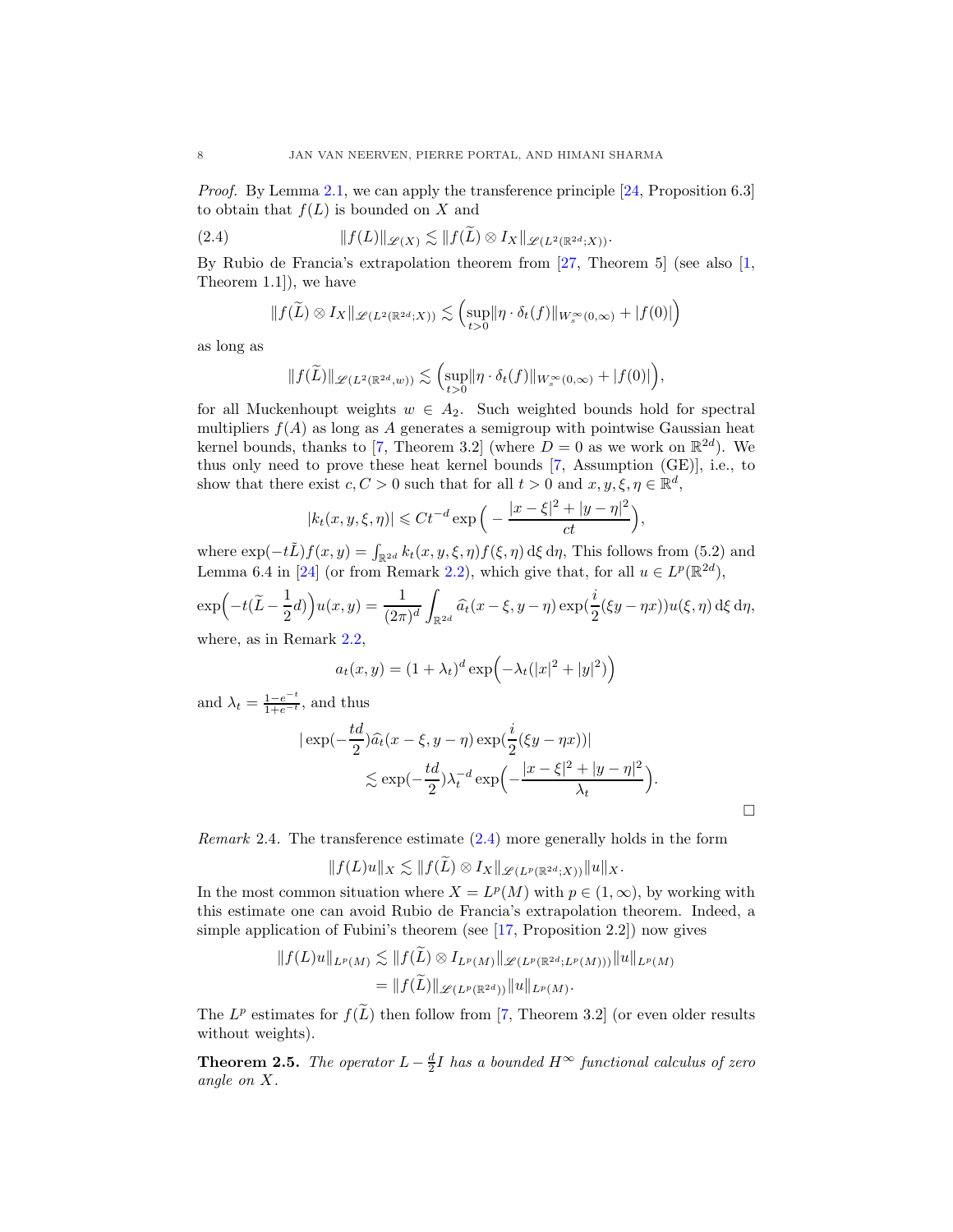*Proof.* The proof uses the R-sectoriality of  $L - \frac{d}{2}I$  proven in [\[24,](#page-12-5) Theorem 7.1] and the abstract square function characterisation for boundedness of the  $H^{\infty}$  calculus (see [\[18,](#page-12-12) Theorem 10.4.9]) exactly as in the proof of [\[24,](#page-12-5) Theorem 8.1], up to the crucial estimate

$$
\sup_{s\in[1,2]} \sup_{N\geq 1} \mathbb{E} \Big\|\sum_{j=1}^N \varepsilon_j \widetilde{b}_{2^{-j}s}(A,B)u\Big\|^2 \lesssim \|u\|^2, \quad u\in X,
$$

where  $b_t := (1 + \lambda_{2t})^{-d} a_{2t} - (1 + \lambda_t)^{-d} a_t$ . In [\[24\]](#page-12-5), this estimate is proven using an *a priori* assumption on the  $S^0$ -boundedness of the Weyl calculus of the Weyl pair  $(A, B)$ . Here, we use transference as in the proof of Theorem [2.3](#page-6-0) instead. Let  $s \in [1,2], N \in \mathbb{N} \setminus \{0\}, \text{ and } (\varepsilon_j)_{j=1}^N \in {\{\pm 1\}}^N$ . By the transference principle [\[24,](#page-12-5) Proposition 6.3] and [\[27,](#page-12-9) Theorem 5] (see also [\[1,](#page-11-2) Theorem 1.1]), it suffices to show that

$$
\Big\|\sum_{j=1}^N \varepsilon_j \Big((1+\lambda_{2^{-j+1}s})^{-d}\exp(-2^{-j+1}s\widetilde{L})\Big)
$$

$$
-\left(1+\lambda_{2^{-j}s}\right)^{-d}\exp(-2^{-j+1}s\widetilde{L})\Big)\Big\|_{\mathscr L(L^2(\mathbb R^{2d},w))} \leqslant C,
$$

for all Muckenhoupt weights  $w \in A_2$ , and a constant  $C \geq 0$  independent of s, N and  $(\varepsilon_j)_{j=1}^N$ . This follows from [\[7,](#page-12-2) Proposition 6.8], and the fact that

$$
z \mapsto \sum_{j=1}^{N} \varepsilon_j \left( (1 + \lambda_{2^{-j+1}z})^{-d} \exp(-2^{-j+1}z) - (1 + \lambda_{2^{-j}z})^{-d} \exp(-2^{-j+1}z) \right)
$$

belongs to  $H^{\infty}(\Sigma_{\omega}) := \{z \in \mathbb{C} \setminus \{0\} : |\arg(z)| < \omega\}$  for all  $\omega \in (0, \frac{1}{2}\pi)$ , with a norm independent of N and  $(\varepsilon_j)_{j=1}^N$ , by [\[18,](#page-12-12) Proposition H.2.3].

With the same proof as  $[24,$  Theorem 8.5, using Theorem [2.5](#page-7-1) and  $[20]$ , we can upgrade the holomorphic calculus to a Hörmander calculus.

**Corollary 2.6.** The operator  $L - \frac{d}{2}I$  has an R-bounded  $\mathcal{H}_2^{2d + \frac{1}{2}}$ -Hörmander calculus on X.

As proven recently in [\[5,](#page-11-3) Theorem 1.1], this calculus can be further upgraded to give the following maximal function estimates.

<span id="page-8-0"></span>Corollary 2.7. Assume that  $X = L^p(\Omega; Z)$ , with  $p \in (1, \infty)$  and Z a UMD lattice, and let  $\Omega$  a  $\sigma$ -finite measure space. Let  $s > (2d + \frac{3}{2}) + \max\{\frac{1}{2}, \tau_{p,Z}^{-1} - c_{p,Z}^{-1}\}$ , where  $\tau_{p,Z}$  and  $c_{p,Z}$  are the type and cotype of  $L^p(\Omega; Z)$ , and let  $f \in W_s^2(0, \infty)$  satisfy  $f(0) = 0$  and

$$
\sum_{n\in\mathbb{Z}} \|\eta \cdot \delta_{2^n}(f)\|_{W_s^2(0,\infty)} < \infty,
$$

where  $(\delta_t(f))(x) = f(tx), \, \eta \in C_c^{\infty}(0,\infty)$  is a fixed cut-off function constantly equal to 1 on the interval  $(1, 2)$ . Then

$$
\Big\|\underset{t>0}{\sup}\big|f(tL)u\big|\Big\|_{L^p(\Omega;Z)}\leqslant C\sum_{n\in\mathbb{Z}}\|\eta\cdot\delta_{2^n}(f)\|_{W^2_s(\mathbb{R})}\|u\|_{L^p(\Omega;Z)},\quad u\in L^p(\Omega;Z),
$$

for a constant C independent of  $\eta$  and  $f$ .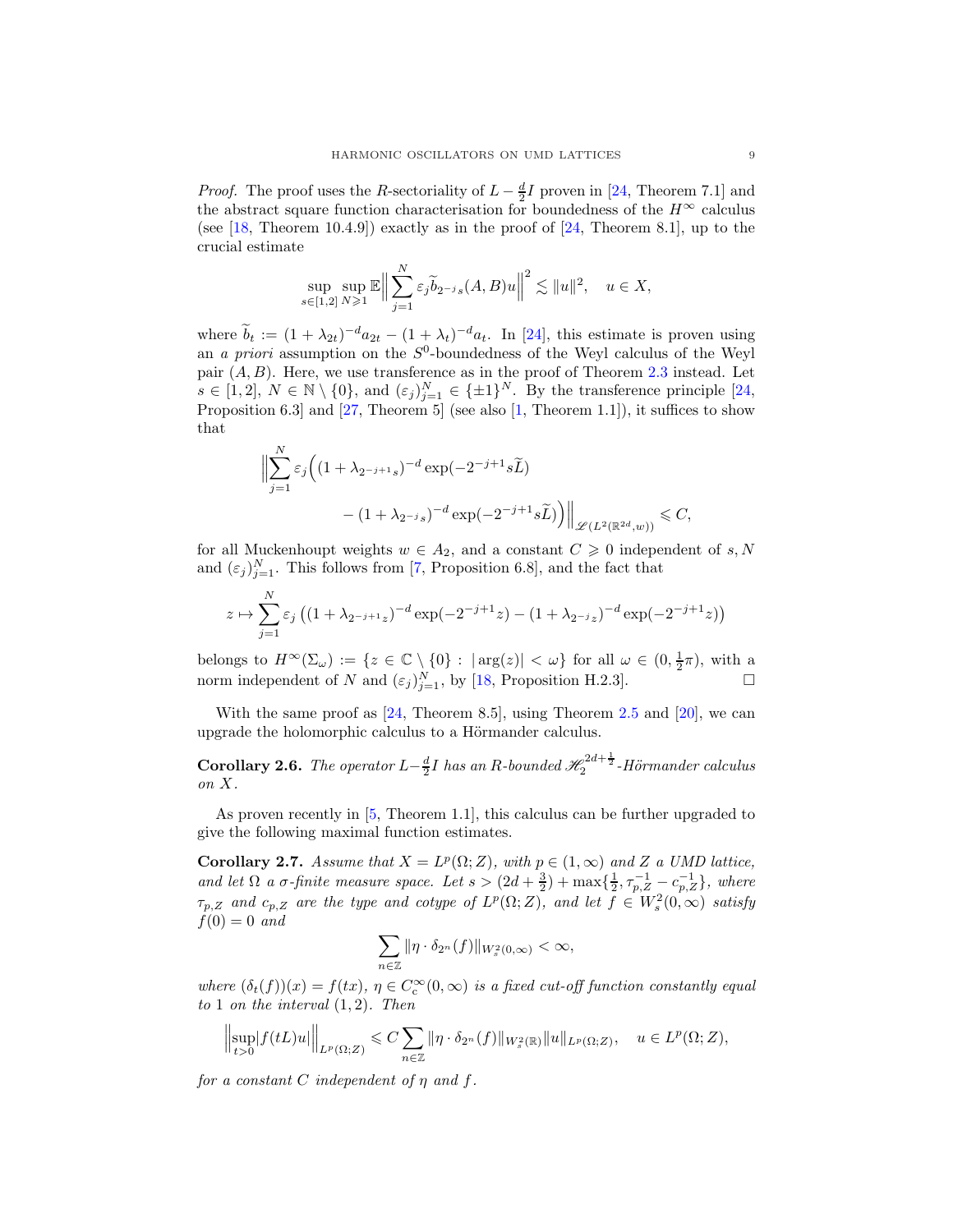For compactly supported symbols, we can also obtain the following Hörmander type spectral multiplier estimates under less stringent assumptions on the regularity parameter s. Recall that  $X = [Y, H]_\theta$  for some UMD space Y. For instance, when  $X = L^p(M)$  for some arbitrary measure space M (not necessarily doubling), we may take  $H = L^2(M)$  and  $Y = L^q(M)$  with  $1 < q < p$  (when  $1 < p < 2$ ), respectively  $p < q < \infty$  (when  $2 < p < \infty$ ).

<span id="page-9-0"></span>**Theorem 2.8.** Let  $s > (1-\theta)d+\frac{1}{2}$  and let  $f : [0, \infty) \to \mathbb{C}$  be a bounded, measurable, compactly supported function such that

$$
\sup_{t>0} \|\eta \cdot \delta_t(f)\|_{W_s^2(0,\infty)} < \infty,
$$

where  $(\delta_t(f))(x) = f(tx)$  and  $\eta \in C_c^{\infty}([0,\infty))$  is a fixed non-zero cut-off function. Then we have the estimate

$$
||f(L)||_{\mathscr{L}(X)} \leq C \Big(\sup_{t>0} ||\eta \cdot \delta_t(f)||_{W_s^2(0,\infty)} + |f(0)|\Big),
$$

for a constant C independent of  $\eta$  and  $f$ .

*Proof.* Applying Theorem [2.5](#page-7-1) to  $\widetilde{L} \otimes I_X$ , we have  $\widetilde{L} \otimes I_X$  has a bounded  $H^{\infty}$  calculus in  $L^2(\mathbb{R}^d; X)$ . By [\[6,](#page-12-19) Theorem 1.2], we thus have the result for  $\widetilde{L} \otimes I_X$  acting on  $L^2(\mathbb{R}^d;X)$  instead of L acting on X. An application of Lemma [2.1](#page-4-0) (this is where the compact support assumption is used) and the transference theorem [\[24,](#page-12-5) Proposition 6.3 complete the proof.

# 3. Application to Bargmann-Fock space

<span id="page-9-1"></span>In this section we show that our result can be applied to the harmonic oscillator on the Bargmann-Fock spaces of entire functions in  $\mathbb{C}^d$  defined by

(3.1) 
$$
A^{p,q}(\mathbb{C}^d) = \left\{ f \text{ entire} : \int_{\mathbb{R}^d} \Big( \int_{\mathbb{R}^d} |f(x+iy)|^p e^{-p|x+iy|^2/2} dx \Big)^{q/p} dy < \infty \right\},
$$

for  $1 \leq p, q \leq \infty$ . When  $p = q = 2, A^{2,2}(\mathbb{C}^d)$  is the Hilbert space used for the Bargmann representation of the Heisenberg group. We recall its construction below. This example is natural from a representation theory/mathematical physics point of view, but is quite challenging from a harmonic analysis point of view, because the measure  $e^{-p|x+iy|^2/2} dx dy$  is not doubling (and hence results such as [\[7\]](#page-12-2) do not apply).

One defines the *raising* and *lowering operators*  $a_j^*$  and  $a_j$  by

$$
a_j^* f(z):=z_j f(z), \quad a_j f(z):=\frac{\partial}{\partial z_j} f(z), \quad f\in A^{2,2}(\mathbb{C}^d),
$$

and the position and momentum operators as follows:

(3.2) 
$$
A_j = \frac{1}{\sqrt{2}} (a_j^* + a_j),
$$

$$
B_j = \frac{i}{\sqrt{2}} (a_j^* - a_j).
$$

It is easy to check that the operators  $A_j$  and  $B_j$  are self-adjoint, and that the pair  $(A, B)$ , where  $A = (A_1, A_2, ..., A_d)$  and  $B = (B_1, B_2, ..., B_d)$ , satisfies the canonical commutations relations. We shall now see that  $iA_i$  and  $iB_j$  generate uniformly bounded  $C_0$ -groups on  $A^{p,q}(\mathbb{C}^d)$ , for all  $1 < p, q < \infty$ .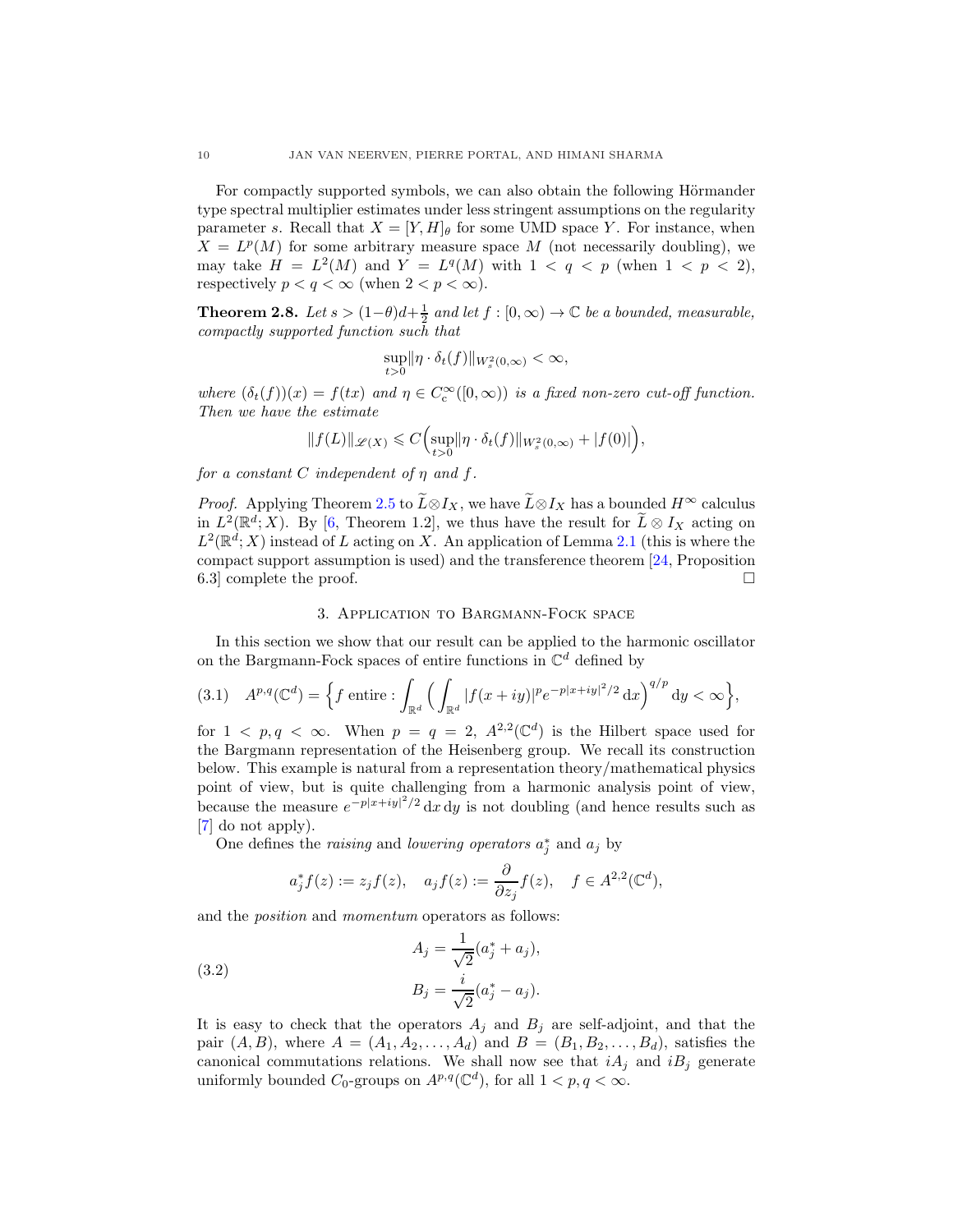For  $a \in \mathbb{C}^d$ , define operators  $T_a$  by the formula

(3.3) 
$$
(T_a f)(z) = e^{\frac{-|a|^2}{2}} e^{-\bar{a} \cdot z} f(z+a)
$$

where  $a \cdot b = \sum_j a_j b_j$ , for any  $a, b \in \mathbb{C}^d$ .

<span id="page-10-1"></span>**Lemma 3.1.** Let  $1 \leq p, q \leq \infty$ . For each  $a \in \mathbb{C}^d$ , the operator  $T_a$  defined above is an isometry of  $A^{p,q}(\mathbb{C}^d)$ , and the map  $a \mapsto T_a$  is strongly continuous.

*Proof.* For  $f \in A^{p,q}(\mathbb{C}^d)$  we have (cf. [\[14,](#page-12-3) Theorem 14.16] for the special case  $p = q = 2$ 

$$
||T_a f||_{A^{p,q}}^q = \int_{\mathbb{R}^d} \left( \int_{\mathbb{R}^d} e^{-\frac{p|a|^2}{2}} e^{-p\Re(\bar{a}\cdot z)} |f(x+iy+a)|^p e^{\frac{-p|z|^2}{2}} dx \right)^{q/p} dy
$$
  
= 
$$
\int_{\mathbb{R}^d} \left( \int_{\mathbb{R}^d} e^{-\frac{p}{2}|z+a|^2} |f(x+iy+a)|^p dx \right)^{q/p} dy
$$
  
= 
$$
||f||_{A^{p,q}}^q.
$$

It can also be verified easily that  $T_aT_b = e^{i\Im(\bar{a}\cdot b)}T_{a+b}$ , which implies  $T_aT_{-a} = I$ . The strong continuity of  $T_a$  can be verified on the set of polynomials, which are dense in  $A^{p,q}(\mathbb{C}^d)$  (see [\[12,](#page-12-20) Proposition 5]).

**Proposition 3.2.** Let  $1 < p, q < \infty$ . The tuples of operators  $A = (A_j)_{j=1}^d$  and  $B = (B_j)_{j=1}^d$  form a Weyl pair in  $A^{p,q}(\mathbb{C}^d)$ .

*Proof.* For  $j = 1, ..., d$ , define  $U_j(t) := T_{ite_j/\sqrt{2}}$  and  $V_j(t) := T_{te_j/\sqrt{2}}$ . By Lemma [3.1,](#page-10-1) we have that  $\{U_j(t)\}_{t\in\mathbb{R}}$  and  $\{V_j(t)\}_{t\in\mathbb{R}}$  are uniformly bounded  $C_0$ -groups in  $A^{p,q}(\mathbb{C}^d)$ . The infinitesimal generator of these groups are  $iA_j$  and  $iB_j$  respectively. Indeed, if f lies in the domain of the infinitesimal generator of  $U_j(\cdot)$ , the limit

$$
(iA_j f)(z) := \lim_{t \to 0} \frac{1}{t} [e^{t^2/4} e^{itz_j/\sqrt{2}} f(z + ite_j/\sqrt{2}) - f(z)]
$$

must exist in  $A^{p,q}(\mathbb{C}^d)$  and coincide with the pointwise limit giving,

$$
iA_j f(z) = \frac{i}{\sqrt{2}} \Big( z_j f(z) + \frac{\partial}{\partial z_j} f(z) \Big)
$$

By dominated convergence theorem, the limit exists in  $A^{p,q}$  for polynomials and hence by the density argument, for functions in the domain of A. The same analysis work for  $B_j$  as well. Thus,  $(A, B)$  forms a Weyl pair on  $A^{p,q}(\mathbb{C}^d)$  $\Box$ 

All the spectral multiplier results proven in Section [2](#page-3-1) thus apply to the harmonic oscillator  $L = \frac{1}{2} \sum_{j=1}^{d} (A_j^2 + B_j^2)$  acting on  $A^{p,q}(\mathbb{C}^d)$ .

<span id="page-10-0"></span>Remark 3.3. It is shown in [\[10\]](#page-12-15) that  $A^{p,q}$  can be identified with the modulation space  $M^{p,q}$ . This identifies L with the standard harmonic oscillator  $L^{(d)}$  for which spectral multiplier results have been proven in [\[2\]](#page-11-1). For  $p \neq q$  Theorem [2.8](#page-9-0) recovers [\[2,](#page-11-1) Theorem 3.1]. However, for  $p = q$ , [\[2,](#page-11-1) Theorem 3.3] is a better result, as it only requires the optimal level of regularity  $s > d/2$ . The present paper and [\[2\]](#page-11-1) share a similar philosophy: to use transference as a replacement for the Stone–von Neumann uniqueness theorem when proving  $L^p$  estimates for representations of the Heisenberg group. The paper [\[2\]](#page-11-1) focuses on concrete representations to reduce the problem to Fourier multipliers on the Heisenberg group. Here we take a more general approach that allows us to treat any representation on any UMD lattice.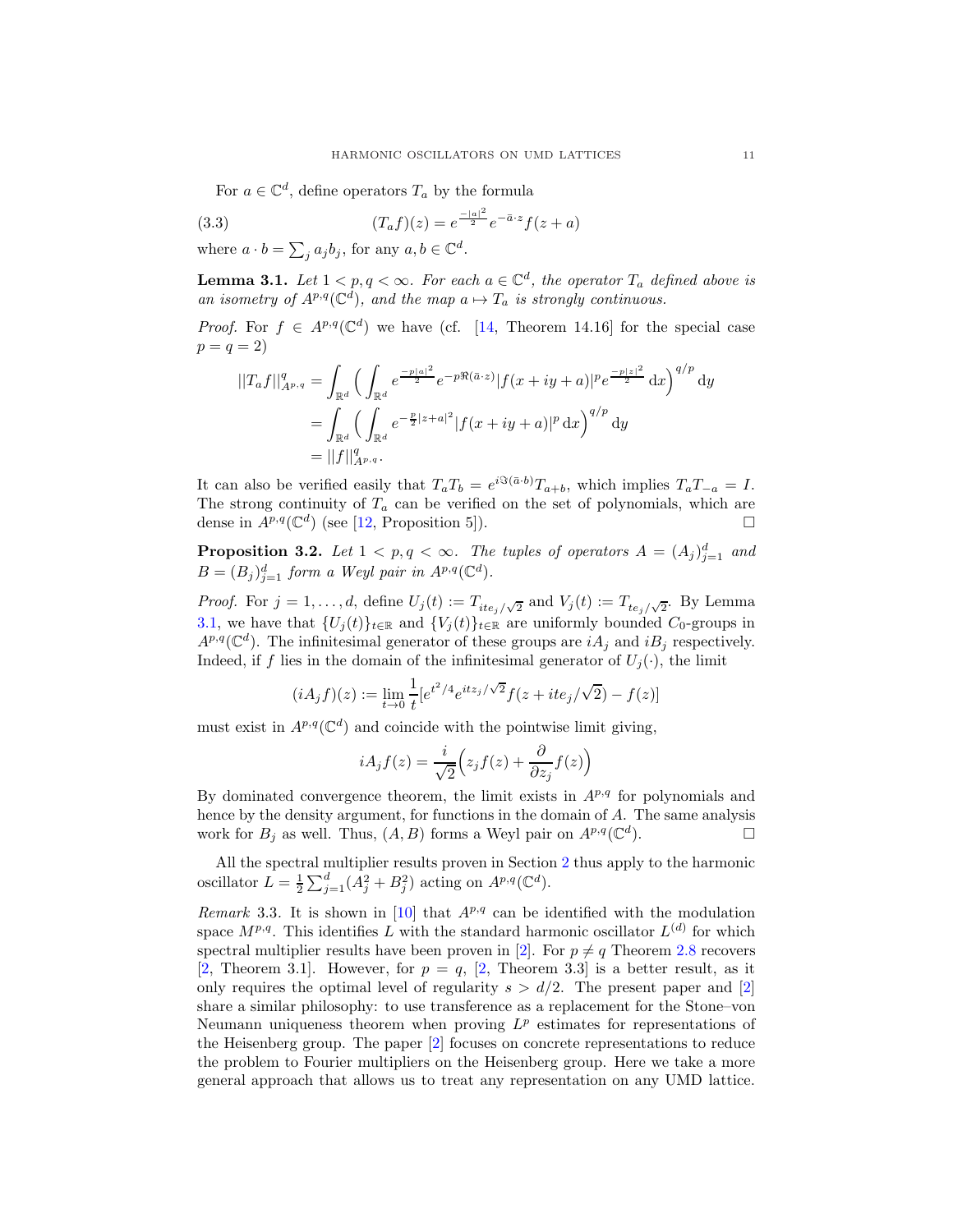At this level of generality, we do not reach the optimal order of smoothness one could hope for in our assumptions. This is to be expected because our transference principle doubles the dimension (for example, if  $X = L^p(\mathbb{R}^d)$ , we transfer to  $L^2(\mathbb{R}^{2d}; L^p(\mathbb{R}^d))$ . However, it is interesting to note that, even for the standard harmonic oscillator on  $M^{p,q}$  for  $p \neq q$ , the result in [\[2\]](#page-11-1) features the exact same loss in the order of smoothness as in our Theorem [2.8](#page-9-0) ( $s > d + \frac{1}{2}$  rather than  $s > d/2$ ). One can also note that Corollary [2.7](#page-8-0) gives maximal function estimates for the harmonic oscillator on modulation spaces (or on Bargmann-Fock spaces). Such maximal function estimates appear to be new, and could be useful in PDE applications, in the spirit of the recent paper [\[3\]](#page-11-4).

### 4. open problems

In this paper, we have partially solved the open problems from [\[24\]](#page-12-5), by proving appropriate functional calculi results for L under the sole assumption that  $(A, B)$ is a Weyl pair on a UMD lattice. This leaves open many interesting questions that can be divided into four categories:

- (1) Extending this transference approach to other nilpotent Lie groups (beyond the Heisenberg group).
- (2) Treating more general UMD spaces (in particular non-commutative  $L^p$ spaces).
- (3) Obtaining a full pseudo-differential calculus rather than just spectral multiplier results for Laplace like operators (that is, a joint functional calculus for  $(A, B)$  rather than a functional calculus for  $L$ ).
- (4) Determining the optimal order of smoothness required for general spectral multiplier theorems.

In the fourth direction, Remark [3.3](#page-10-0) suggests that the order  $s > d + \frac{1}{2}$  may not be as bad as it looks, and may even be optimal if one wants to treat any UMD lattice. In the second direction, Lukas Hagedorn (personal communication) has made substantial progress using UMD valued Fourier multipliers directly on the Heisenberg group. To make progress on the first and second directions, it would be highly interesting to extend the theory of oscillatory singular integral operators from [\[26\]](#page-12-21) to the UMD valued setting (as it is done in [\[16,](#page-12-22)  $Tb$  Theorem 3] for standard singular integral operators) or to the semicommutative  $L^p$  setting (as it is done in [\[19,](#page-12-23) Section 4.1] for standard singular integral operators).

## **REFERENCES**

- <span id="page-11-2"></span>[1] A. Amenta, E. Lorist, M.C. Veraar, Rescaled extrapolation for vector-valued functions, Publ. Mat., Barc. 63 (2019), No. 1, 155–182.
- <span id="page-11-1"></span>[2] D.G. Bhimani, R. Balhara, S. Thangavelu, Hermite multipliers on modulation spaces, in: Delgado J., Ruzhansky M. (eds) Analysis and Partial Differential Equations: Perspectives from Developing Countries, Springer Proceedings in Mathematics & Statistics, vol 275, 2019.
- <span id="page-11-4"></span>[3] D. Bhimani, R. Manna, F. Nicola, S. Thangavelu, I. Trapasso, Phase space analysis of the Hermite semigroup and applications to nonlinear global well-posedness, Adv. Math. 392, Article ID 107995, 18 pp. (2021).
- <span id="page-11-0"></span>[4] R. Coifman, G. Weiss, Transference methods in analysis, in: Conference Board of the Mathematical Sciences Regional Conference Series in Mathematics, Vol. 31, American Mathematical Society, 1976.
- <span id="page-11-3"></span>[5] L. Deleaval, C. Kriegler, Maximal Hörmander Functional Calculus on  $L^p$  spaces and UMD lattices, preprint, arXiv:2203.03263, 2022.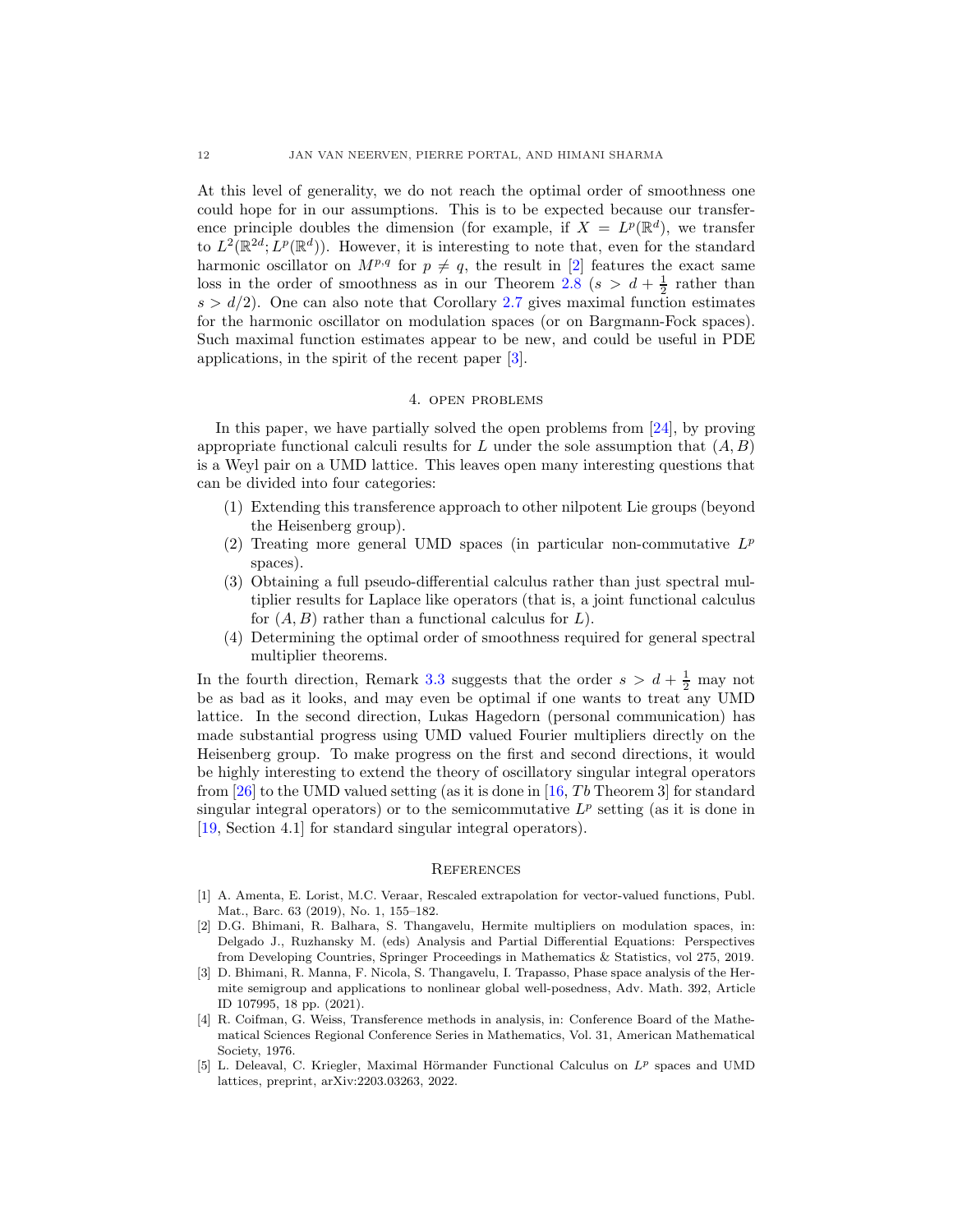- <span id="page-12-19"></span>[6] L. Deleaval, M. Kemppainen, C. Kriegler, Hörmander functional calculus on UMD lattice valued  $L^p$  spaces under generalised Gaussian estimates, J. d'Analyse Math. 145 (2021), 177-–234.
- <span id="page-12-16"></span><span id="page-12-2"></span>[7] X.T. Duong, A. Sikora, L. Yan, Weighted norm inequalities, Gaussian bounds and sharp spectral multipliers, J. Funct. Anal. 260, No. 4, (2011) 1106–1131.
- [8] A.F.M. ter Elst, J. Rehberg, Consistent operator semigroups and their interpolation, J. Oper. Theory 82, No. 1, (2019), 3–21.
- <span id="page-12-18"></span>[9] A. Erdélyi, W. Magnus, F. Oberhettinger, F. Tricomi, "Higher transcendental functions", Vols. I & II, McGraw-Hill Book Company, Inc., New York-Toronto-London, 1953.
- <span id="page-12-15"></span>[10] H.G. Feichtinger, K. Gröchenig, Gabor wavelets and the Heisenberg group: Gabor expansions and short time Fourier transform from the group theoretical point of view, in: Wavelets: A tutorial in theory and applications 2 (1992), 359–398.
- <span id="page-12-6"></span>[11] J. García-Cuerva, G. Mauceri, S. Meda, P. Sjögren, J.L. Torrea, Functional calculus for the Ornstein–Uhlenbeck operator, J. Funct. Anal. 183 (2001), no. 2, 413–450.
- <span id="page-12-20"></span>[12] D.J.H. Garling, P. Wojtaszczyk, Some Bargmann spaces of analytic functions, in: "Function spaces" (Edwardsville, IL, 1994), Lecture Notes in Pure and Appl. Math., 172, Marcel Dekker, 1995, pp 123–138.
- <span id="page-12-8"></span>[13] M.H.A. Haase, Transference principles for semigroups and a theorem of Peller, J. Funct. Anal. 261, No. 10, 2959–2998 (2011).
- <span id="page-12-3"></span>[14] B. Hall, "Quantum theory for mathematicians", Graduate Texts in Mathematics, Vol. 136, Springer-Verlag, 2013.
- <span id="page-12-7"></span>[15] S. Harris, Optimal angle of the holomorphic functional calculus for the Ornstein-Uhlenbeck operator, Indag. Math., N.S. 30, No. 5, (2019) 854–861.
- <span id="page-12-22"></span>[16] T.P. Hytönen, The vector-valued nonhomogeneous Tb theorem, Int. Math. Res. Not. (2014), no. 2, 451–511.
- <span id="page-12-10"></span>[17] T.P. Hytönen, J.M.A.M. van Neerven, M.C. Veraar, L.W. Weis, "Analysis in Banach spaces, Volume I: Martingales and Littlewood–Paley theory", Ergebnisse der Mathematik, Vol. 63, Springer-Verlag, 2016.
- <span id="page-12-12"></span>[18] T.P. Hytönen, J.M.A.M. van Neerven, M.C. Veraar, L.W. Weis, "Analysis in Banach spaces, Volume II: Probabilistic methods and operator theory", Ergebnisse der Mathematik, Vol. 67, Springer-Verlag, 2017.
- <span id="page-12-23"></span>[19] M. Junge, T. Mei, J. Parcet, R. Xia, Algebraic Calder´on-Zygmund theory, Adv. Math. 376, Article ID 107443, 73 pp. (2021).
- <span id="page-12-14"></span>[20] C. Kriegler and L.W. Weis, Spectral multiplier theorems via  $H^{\infty}$ -calculus and R-bounds, Math. Z. 289 (2018), 405–444.
- <span id="page-12-13"></span>[21] P.C. Kunstmann and L.W. Weis, Maximal  $L^p$ -regularity for parabolic equations, Fourier multiplier theorems and  $H^{\infty}$ -functional calculus, in: "Functional analytic methods for evolution equations", Lecture Notes in Math., Vol. 1855, Springer-Verlag, 2004, pp. 65–311.
- <span id="page-12-11"></span><span id="page-12-4"></span>[22] P. Meyer-Nieberg, "Banach lattices", Universitext, Springer-Verlag, 1991.
- [23] J.M.A.M. van Neerven, P. Portal, The Weyl calculus with respect to the Gaussian measure and restricted  $L^p L^q$  boundedness of the Ornstein–Uhlenbeck semigroup in complex time, Bull. Soc. Math. France 146 (2018), no. 4, 691–712.
- <span id="page-12-5"></span>[24] J.M.A.M. van Neerven, P. Portal, The Weyl calculus for group generators satisfying the canonical commutation relations, J. Oper. Theory 83 (2020), No. 2, 253–298.
- <span id="page-12-21"></span><span id="page-12-17"></span>[25] J. Peetre, The Weyl transform and Laguerre polynomials, Mathematiche (Catania) 27 (1972), 301–323.
- [26] F. Ricci, E. Stein, Harmonic analysis on nilpotent groups and singular integrals. I: Oscillatory integrals, J. Funct. Anal. 73 (1987), 179–194.
- <span id="page-12-9"></span>[27] J.L. Rubio de Francia, Martingale and integral transforms of Banach space valued functions, in: "Probability and Banach Spaces" (Zaragoza, 1985), Lecture Notes in Mathematics, vol. 1221, Springer-Verlag, 1986, pp. 195–222.
- <span id="page-12-1"></span><span id="page-12-0"></span>[28] S. Thangavelu, Multipliers for Hermite expansions, Rev. Mat. Iberoam. 3, No. 1, (1987) 1–24.
- [29] S. Thangavelu, "Lectures on Hermite and Laguerre expansions", Princeton University Press, 1993.